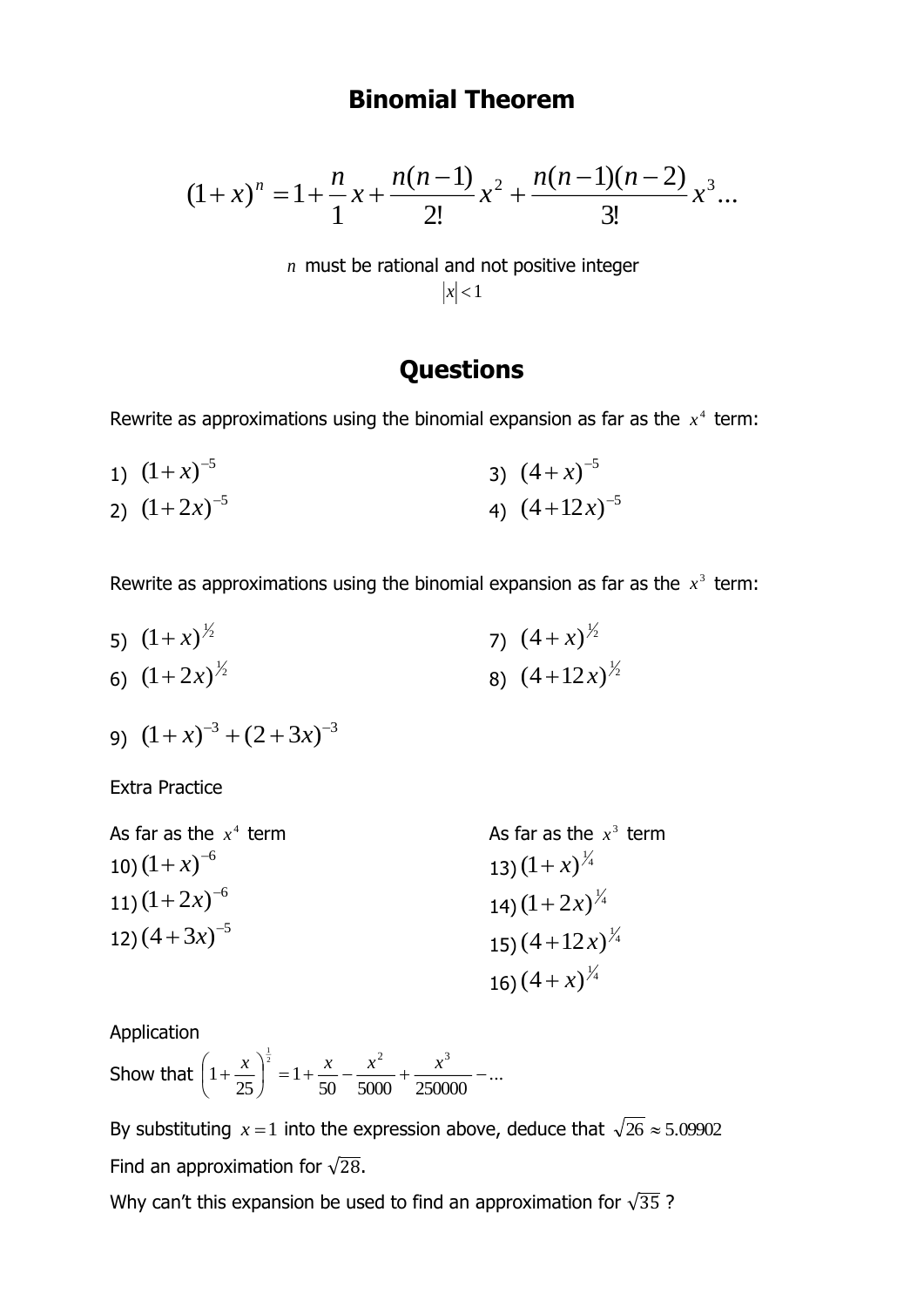## **Answers**

Rewrite as approximations using the binomial expansion as far as the  $x^4$  term:

1) 
$$
(1+x)^{-5} = 1 - 5x + 15x^2 - 35x^3 + 70x^4
$$
  
\n2)  $(1+2x)^{-5} = 1 - 10x + 60x^2 - 280x^3 + 1120x^4$   
\n3)  $(4+x)^{-5} = 4^{-5}(1+\frac{x}{4})^{-5} = \frac{1}{1024} - \frac{5}{4096}x + \frac{15}{16384}x^2 - \frac{35}{65536}x^3 + \frac{35}{131072}x^4$   
\n4)  $(4+12x)^{-5} = 4^{-5}(1+3x)^{-5} = \frac{1}{1024} - \frac{15}{1024}x + \frac{135}{1024}x^2 - \frac{945}{1024}x^3 + \frac{2835}{512}x^4$ 

Rewrite as approximations using the binomial expansion as far as the  $x^3$  term:

5) 
$$
(1+x)^{\frac{1}{2}} = 1 + \frac{1}{2}x - \frac{1}{8}x^2 + \frac{1}{16}x^3
$$
  
\n6)  $(1+2x)^{\frac{1}{2}} = 1 + x - \frac{1}{2}x^2 + \frac{1}{2}x^3$   
\n7)  $(4+x)^{\frac{1}{2}} = 4^{\frac{1}{2}}[(1+\frac{x}{4})^{\frac{1}{2}}] = 2 + \frac{1}{4}x - \frac{1}{64}x^2 + \frac{1}{512}x^3$   
\n8)  $(4+12x)^{\frac{1}{2}} = 4^{\frac{1}{2}}[(1+3x)^{\frac{1}{2}}] = 2 + 3x - \frac{9}{4}x^2 + \frac{27}{8}x^3$ 

9) 
$$
(1+x)^{-3} + (2+3x)^{-3} = \frac{9}{8} - \frac{57}{16}x + \frac{123}{16}x^2 - \frac{455}{32}x^3
$$

Extra practice:

10) 
$$
(1+x)^{-6} = 1 - 6x + 21x^{2} - 56x^{3} + 126x^{4}
$$
  
\n11)  $(1+2x)^{-6} = 1-12x+84x^{2}-448x^{3}+2016x^{4}$   
\n12)  $(4+3x)^{-5} = 4^{-5}[(1+\frac{3}{4}x)^{-5}] = \frac{1}{1024} - \frac{15}{4096}x + \frac{135}{16384}x^{2} - \frac{945}{65536}x^{3} + \frac{2835}{262144}x^{4}$   
\n13)  $(1+x)^{\frac{1}{4}} = 1 + \frac{1}{4}x - \frac{3}{32}x^{2} + \frac{7}{128}x^{3}$   
\n14)  $(1+2x)^{\frac{1}{4}} = 1 + \frac{1}{2}x - \frac{3}{8}x^{2} + \frac{7}{16}x^{3}$   
\n15)  $(4+12x)^{\frac{1}{4}} = \sqrt{2} + \frac{3\sqrt{2}}{4}x - \frac{27\sqrt{2}}{32}x^{2} + \frac{189\sqrt{2}}{128}x^{3}$   
\n16)  $(4+x)^{\frac{1}{4}} = \sqrt{2} + \frac{\sqrt{2}}{16}x - \frac{3\sqrt{2}}{512}x^{2} + \frac{7\sqrt{2}}{8192}x^{3}$ 

6